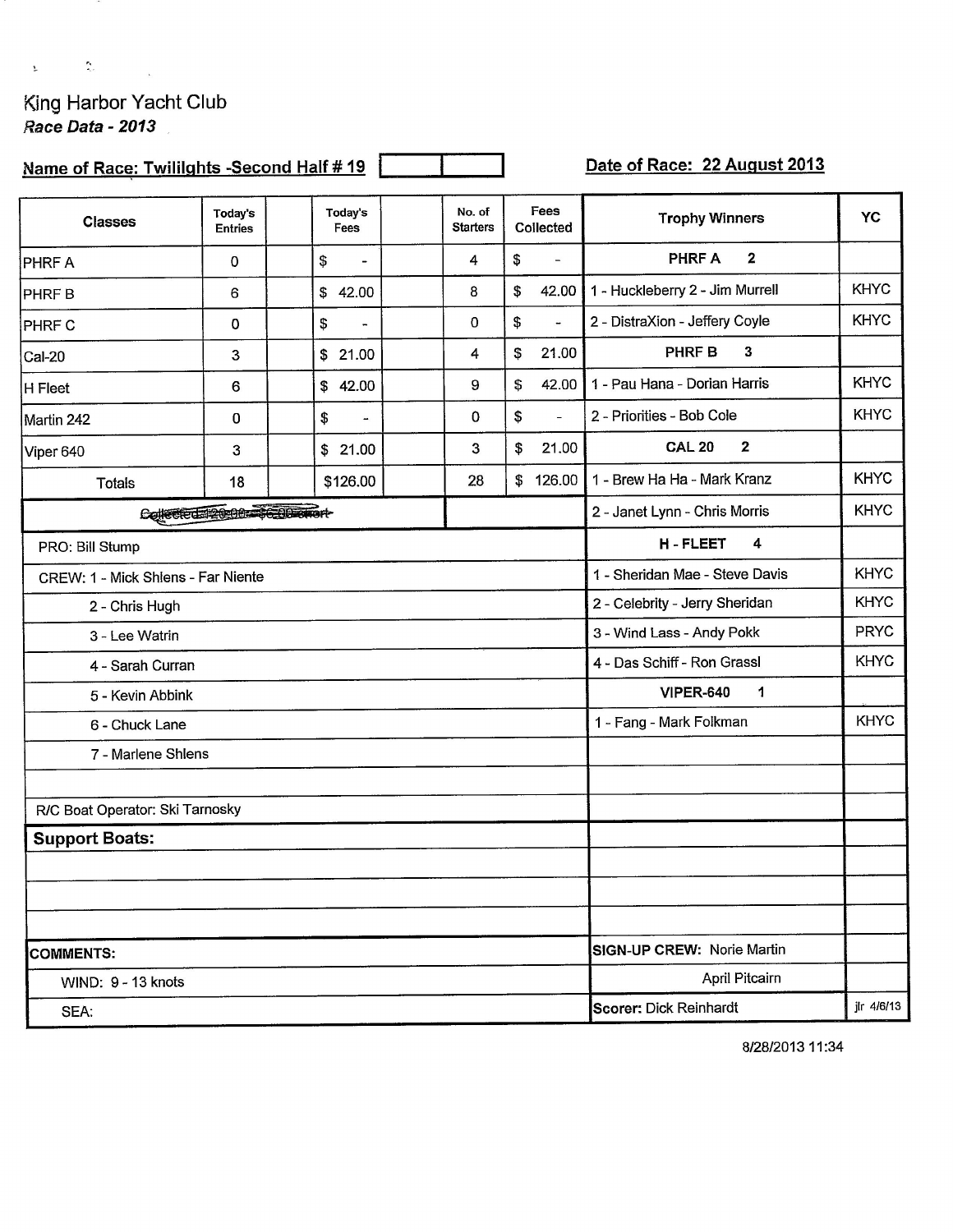## **2013 KHYC TWILIGHTS #19**

Race Date: 22 Aug 201

Wind Speed: 9-13

## PRO:Bill Stump

|                             | Div<br><b>Rank</b> | <b>OvAll</b>   | Rank Sail No. | <b>Boat Name</b>                   | <b>Owner / Skipper</b>      | <b>Rating</b> | Finish<br><b>Time</b> | <b>Elapsed</b><br><b>Time</b> | Corrected<br><b>Time</b> | <b>Boat Type</b> | Club        |
|-----------------------------|--------------------|----------------|---------------|------------------------------------|-----------------------------|---------------|-----------------------|-------------------------------|--------------------------|------------------|-------------|
| PHRF-A                      |                    |                |               | Time on Time / Start Time 18:20:00 |                             |               |                       |                               |                          |                  |             |
|                             |                    | 21             | 15            | Huckleberry 2 $(*)$                | Jim Murrell                 | 54            | 19:10:05              | 00:50:05                      | 00:53:54                 | Farr 30          | <b>KHYC</b> |
|                             | $\overline{c}$     | 22             | 4417          | Distraxion $(*)$                   | Jeffery Coyle               | 36            | 19:09:50              | 00:49:50                      | 00:55:17                 | Xp44             | <b>KHYC</b> |
|                             | 3                  | 23             | 35008         | Deja Vu (*)                        | Tom Payne                   | 42            | 19:10:45              | 00:50:45                      | 00:55:43                 | D35              | <b>RBYC</b> |
|                             | 4                  | 26             | 7311          | JATO $(*)$                         | Bill Webster/ Mike Moorhead | 36            | 19:16:57              | 00:56:57                      | 01:03:10                 | J 111            | <b>KHYC</b> |
| <b>PHRF-B</b>               |                    |                |               | Time on Time / Start Time 18:25:00 |                             |               |                       |                               |                          |                  |             |
|                             |                    | 5              | 46522         | Pau Hana                           | Dorian Harris               | 150           | 19:14:21              | 00:49:21                      | 00:45:50                 | Martin 242       | <b>KHYC</b> |
|                             | $\overline{c}$     | 6              | 87309         | Priorities (*)                     | Bob Cole                    | 99            | 19:10:54              | 00:45:54                      | 00:45:58                 | Olson 30         | <b>KHYC</b> |
|                             | 3                  | $\overline{7}$ | 97626         | Nitro                              | John Messenger              | 84            | 19:10:25              | 00:45:25                      | 00:46:34                 | J 33             | <b>KHYC</b> |
|                             | 4                  | 8              | 42757         | Tigger $(*)$                       | Fred & Suzanne Cottrell     | 84            | 19:10:58              | 00:45:58                      | 00:47:08                 | J 33             | <b>KHYC</b> |
|                             | 5                  | 10             | 54            |                                    | Charlie Bielecki            | 96            | 19:11:57              | 00:46:57                      | 00:47:14                 | Melges 24        | <b>KHYC</b> |
|                             | 6                  | 11             | 28124         | No Way $! (*)$                     | Don Souther                 | 138           | 19:15:01              | 00:50:01                      | 00:47:15                 | $B-25$           | <b>KHYC</b> |
|                             |                    | 14             | 46575         | Calais                             | Jerry Hunter                | 81            | 19:11:45              | 00:46:45                      | 00:48:09                 | Dencho 33        | <b>KHYC</b> |
|                             | 8                  | 15             | 87027         | <b>Flying Dutchman</b>             | Rudy Van K./ Jason Herring  | 93            | 19:12:39              | 00:47:39                      | 00:48:10                 | Hobie 33         | <b>KHYC</b> |
| $\ensuremath{\mathsf{DNF}}$ | 10                 | 29             | 173           | Kindred Spirit                     | Glenn Griley                | 111           |                       |                               |                          | Viper 640        | <b>KHYC</b> |
| <b>Cal 20</b>               |                    |                |               | One Design                         |                             |               |                       |                               |                          |                  |             |
|                             |                    | -1             | 15c           | Brew Ha Ha                         | Mark Kranz                  |               |                       |                               |                          | Cal 20           | <b>KHYC</b> |
|                             | $\overline{2}$     | $\overline{2}$ | 438           | Janet Lynn                         | Cade Morris                 |               |                       |                               |                          | Cal 20           | <b>KHYC</b> |
|                             | 3                  | 3              | 1559          | Honu                               | Brian Lindquist /Kurt Mayol |               |                       |                               |                          | Cal 20           | <b>KHYC</b> |
|                             | 4                  | 4              | 370           | M <sub>2</sub>                     | Ray McVey                   |               |                       |                               |                          | Cal 20           | <b>KHYC</b> |